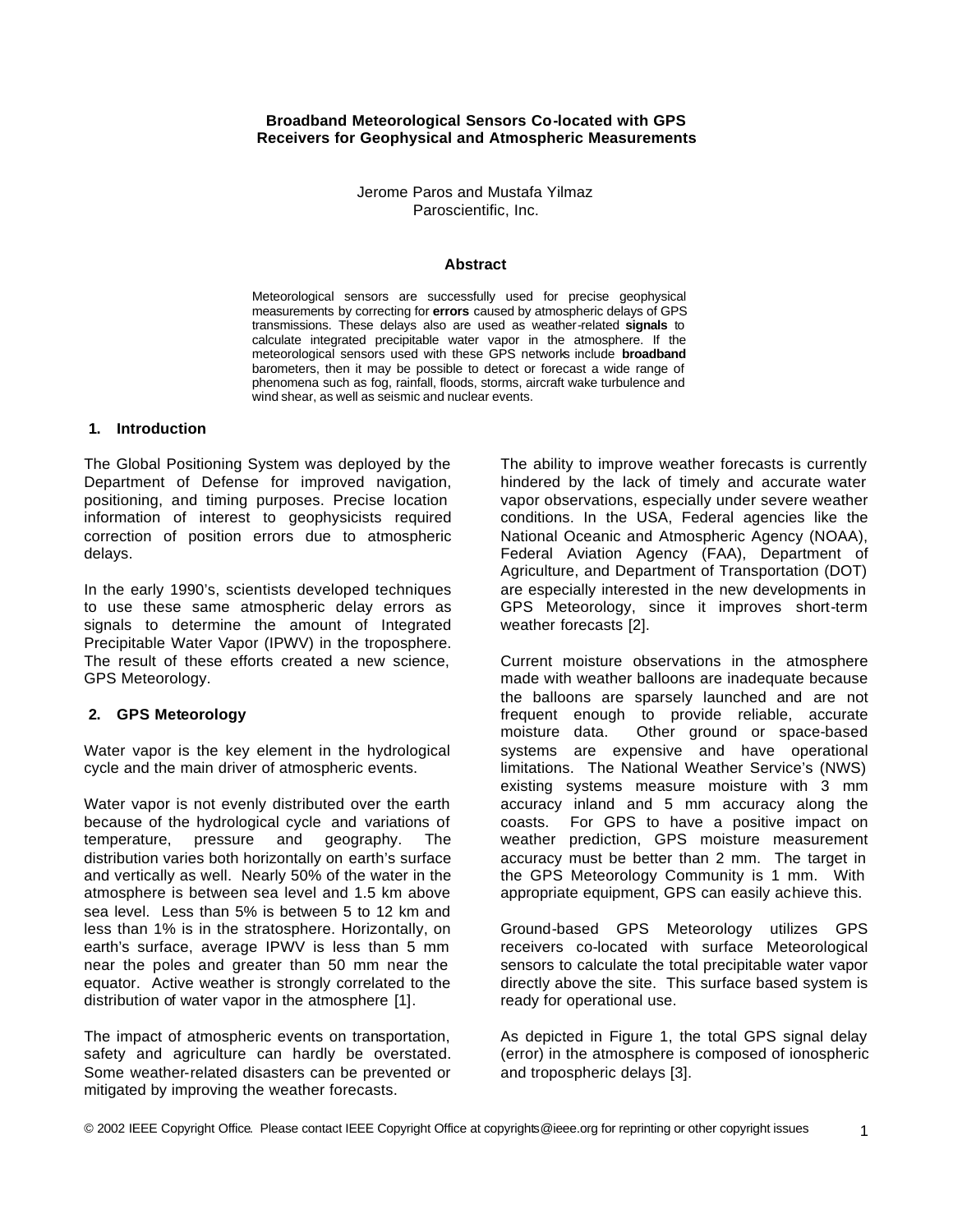

Figure 1. Causes of Atmospheric Delay

The largest atmospheric signal delays come from the ionosphere. These delays can be compensated with dual frequency GPS receivers. GPS satellites send radio signals at two frequencies, L1 (1.6 GHz) and L2 (1.2 GHz). The delay in the ionosphere is inversely proportional to the frequency of the radiowaves. Thus, the delay can be calculated by measuring the difference between the two frequencies. The tropospheric delay cannot be corrected by using the dual frequencies since the electrically neutral atmosphere (troposphere) is nondispersive below 30 GHz.

The tropospheric delay has two components: hydrostatic and wet delay. The water vapor in the atmosphere, which is the main driver of the atmospheric events, bends the radio waves and slows them down. Therefore, GPS signals travel longer distances before they reach surface-based GPS receivers [3].

The troposphere, which contains most of the water vapor (around 95% of the water vapor is below 5 km in the troposphere) delays both the L1 and L2 signal equally, since below 50 kilometers, the atmosphere is electrically neutral. Signal delays in this region are due to changes in pressure, temperature, and water vapor. Therefore, special geodetic algorithms are used to calculate the tropospheric delay. This delay is mapped to the zenith neutral delay to calculate the vertical amount of integrated precipitable water vapor.

The tropospheric delay has dry delay and wet delay components. The dry delay is due to the total mass of the atmosphere, and wet delay is caused by the total amount of water vapor along the GPS signal path. To calculate the delay, first the dry delay (ZHD) is calculated from surface pressure measurements. Then dry delay is subtracted from the tropospheric delay (ZTD), yielding zenith wet

delay (ZWD). The wet signal delay maps into IPWV via a mapping function (Pi) that is almost proportional to the mean vapor pressure weighted temperature, (T*m*), of the atmosphere.

$$
IPWV = (ZTD-ZHD) * Pi
$$
  
ZWD

The mapping function Pi is mainly proportional to T*<sup>m</sup>* where:

$$
T_m = \frac{\int (P_v/T)dz}{\int (P_v/T^2)dz}
$$
 (Equation 1) [3]

In Equation 1, Pv is the pressure of water vapor in the atmosphere and T is surface temperature. The accuracy of GPS derived ZWD estimates is dependent upon the accuracy to which the value of T*m* can be determined [3].

MET packages co-located with GPS receivers provide the surface pressure and temperature to the GPS receiver at the same time. Data are stored in RINEX format and downloaded periodically for processing from receivers. By using a network of GPS-MET sensors and processing data continuously, the IPWV map for a local area can be generated in almost real time.

### **3. Current GPS Networks**

The promise of GPS-MET to determine the amount of IPWV and improve short-term weather forecasts attracted the attention of groups all around the world. The surface-based GPS networks have grown to hundreds of sites

The initial goal for most of these networks was geodetic applications. Over time, as GPS-MET techniques were refined, most of these networks started co-locating MET packages with the existing GPS receivers to perform IPWV calculations.

NOAA has built a network to show feasibility of improved short-term weather forecasts. This network depicted in Figure 2 will have around 200 stations in 2005. With an experimental network, NOAA has demonstrated that inclusion of GPS observations into numerical weather prediction methods improves forecast accuracy [2].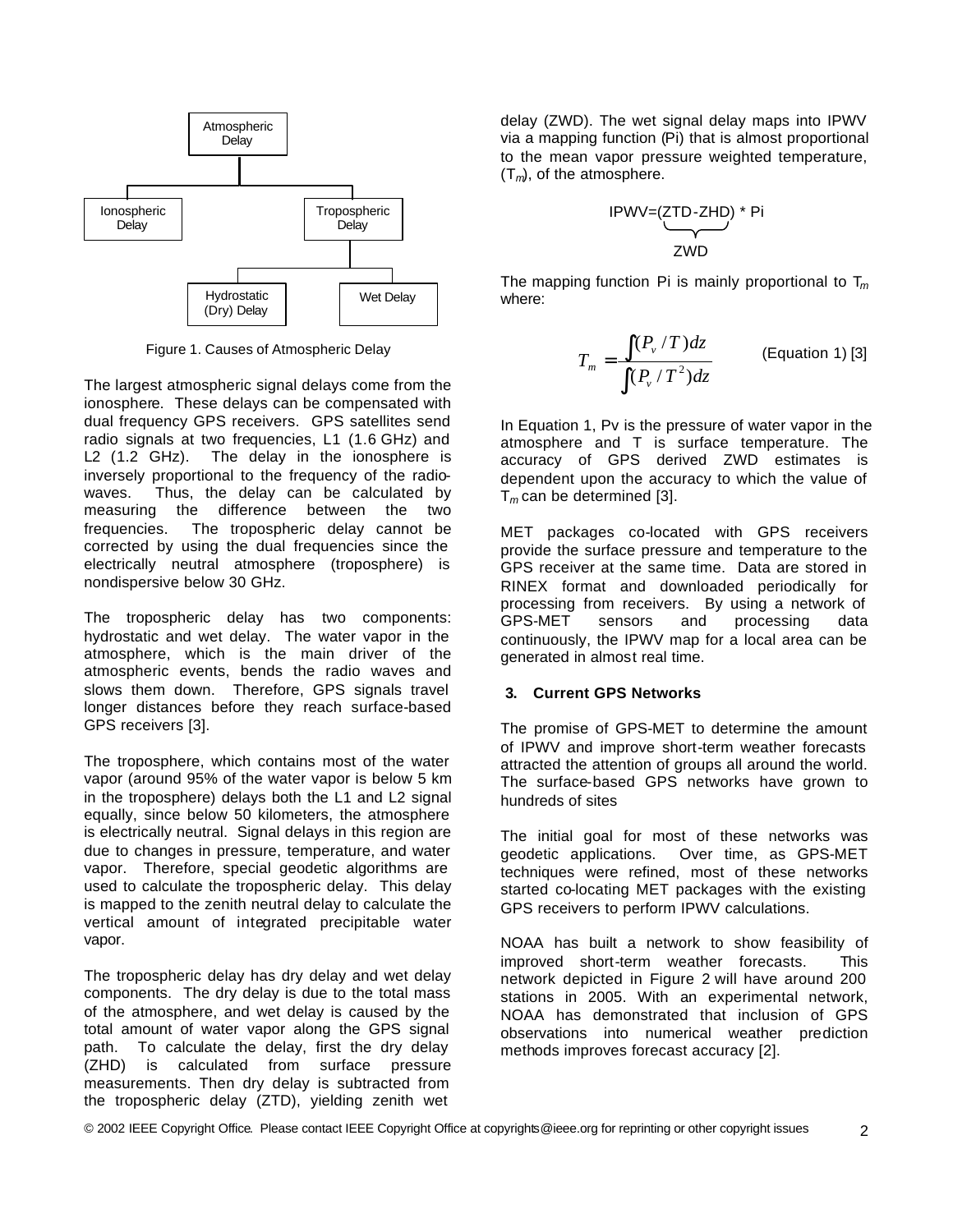

Figure 2. NOAA GPS Network

UNAVCO (University NAVSTAR Consortium) has deployed about 73 stations (SuomiNet) in the USA. This network is a collaboration of different universities and the feasibility phase will be completed by Spring 2002. After that, it is up to the local groups to further develop the concept.



Figure 3. Japanese GPS Networks

Japan has the world's largest and most dense GPS network. The GPS/MET-Japan project was launched in 1997 to use the existing geodetic GPS network for calculating IPWV in the atmosphere. The Japanese GPS networks, shown in Figure 3, have an average spacing of approximately 30 km all over the country. The total number of stations in this network is more than 1000.



Figure 4. GASP NRT Network in Germany [4]

In Germany, more than 200 government-operated GPS stations with 50 km spacing are used to determine the IPWV for weather forecasting (see Figure 4).

GPS Meteorology has made considerable progress with the work done by these surface-based networks. Scientists are also working on determining ways to determine the spatial distribution of water vapor with the help of slant-path calculations [4].

### **4. Current GPS Meteorology Applications**

The current applications of GPS Meteorology can be categorized as follows:

# *a) Near-Real-Time Weather Prediction*

As described in Sections 2 and 3, the main goal of GPS Meteorology has been to provide improved short-term weather prediction, especially in severe weather. GPS-MET calculations of Integrated Precipitable Water Vapor (IPWV) play an important role in weather prediction.

# *b) Flash-Flood Monitoring*

As part of the hydrological cycle, there is continuous evaporation of water from oceans, rivers, streams and lakes. It stays in the atmosphere as water vapor. Air can hold a certain amount of water vapor for each kilogram of air up to its saturation point that is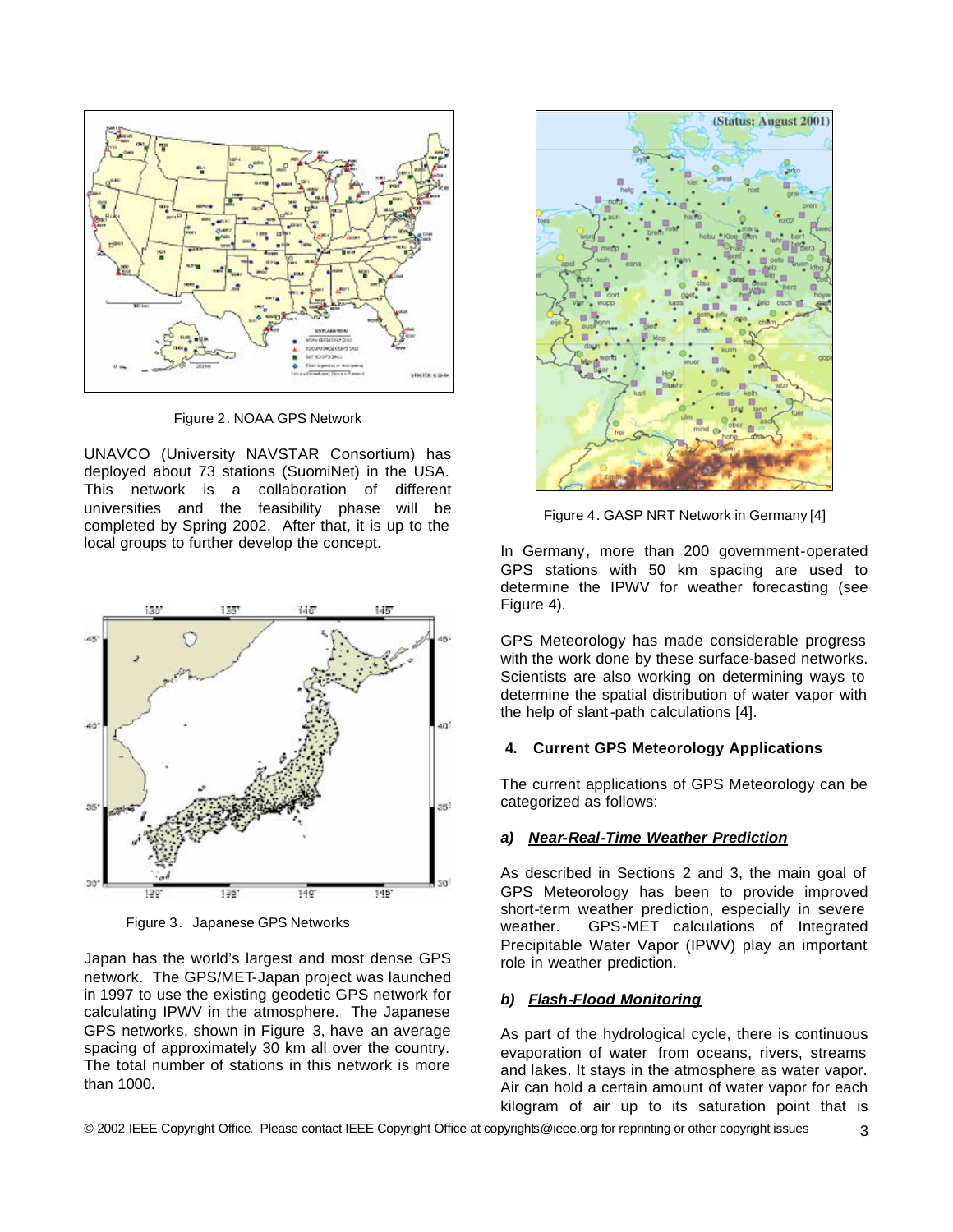temperature dependent. At the saturation limit, the excess water vapor comes back to earth as precipitation. Thus knowing the amount of water vapor in the atmosphere helps us to predict the amount of precipitation.

One weakness of the current weather forecast systems is that it does not provide reliable and accurate information under rapidly-changing weather conditions. The GPS-MET system is not limited in this way and continues to provide reliable information-especially when it is most needed. This point makes GPS-MET networks a good candidate for flash-flood monitoring systems.

One example is the GASP NRT network in Germany. During an observation in 2001 in the Westphalia region of Germany, local weather stations underestimated the developing mesoscale convective storm. The IPWV data from GPS receivers showed continuously increasing IPWV amounts which caused the flood. Observing the change in the atmosphere with conventional systems in severe weather conditions was not possible. It was very clear in the IPWV maps that the precipitation in the air was continuously increasing prior to the flooding events. This example demonstrates the potential of GPS IPWV in tracking very rapidly changing weather systems [4].

Another example is the Hawaiian SkyNet system. SkyNet, a development system, is intended to help with flash flood warnings. Its goal is to produce nearreal-time PW that can be utilized by the NWS models to look for characteristic signals indicating actual and imminent rainfall. The GPS data may help in predicting the duration and magnitude of a rain event. If it starts to rain and the IPWV is still climbing, we can conclude it is going to continue to rain and probably get more intense. This valuable information is not easily available from other meteorological sources that are sparser spatially and temporally.

# *c) Long-Term Weather Studies*

Knowing the distribution of water vapor in the atmosphere is crucial for understanding climate and climate change. Since GPS Meteorology is a tool to determine the amount of IPWV in the atmosphere, this concept can also be applied to long-term weather studies (climatology).

A study was done by the University of Hawaii and the Jet Propulsion Laboratory in 1998 to determine if the GPS-MET concept was applicable to long-term weather studies. During this study, GPS receivers

recorded the influence of El Nino precipitable water vapor in the tropic Pacific Ocean. The IPWV drop from these receivers coincided with the drop in seasurface temperature. During the mature phase of El Nino, atmospheric drying associated with El Nino was clearly visible from GPS readings [5].

## **5. Broadband Resonant Quartz Barometers**

Accuracy, stability, and reliable performance under difficult environmental conditions are key performance requirements for meteorological instrumentation. Accuracy and stability are required to assure data quality. Instrumentation reliability directly affects data network integrity as well as operating costs.

The current goal of GPS-MET is to measure IPWV with 1 mm accuracy. To achieve this goal, the surface MET package has been allocated an error budget dependent upon pressure accuracy and stability of 0.3 hPa (millibar) and temperature accuracy of  $\pm 1$  degree C [3]. Achieving 0.3 hPa accuracy and stability with high resolution, broadband capability calls for an inherently digital resonant quartz barometer and careful attention to the pressure port design.

The design and operation of these barometers is given in Reference [6].

Broadband resonant quartz crystal barometers are designed to have resolution better than 0.1 Pa (1 microbar) and a precision of better than 0.08 hPa maintained even under difficult environmental conditions. Thus all calibration and testing must be performed over the full range of pressure, temperature, humidity, and orientation conditions.



Figure 5. Barometer Repeatability, Hysteresis and Linearity

An example of testing for barometer repeatability, hysteresis, and linearity is shown in Figure 5 This barometer was used as a transfer standard for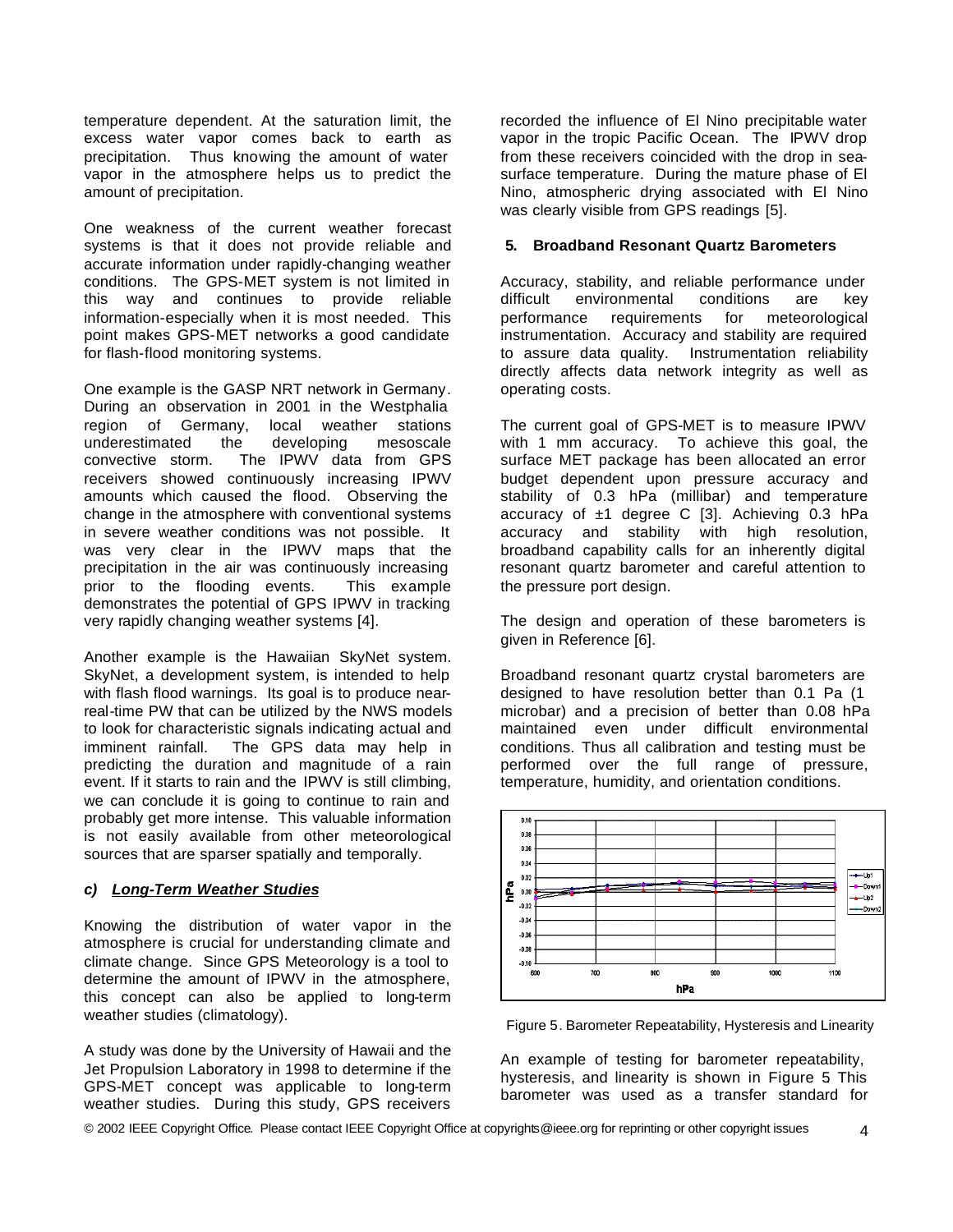intercomparison testing of primary standards. After 5 years of travel and testing, its performance was as good as the primary standards used to calibrate the barometer.

Another important consideration that affects integrity of data and cost of ownership is long-term stability. Figure 6 shows the stability results for one of three barometers now in their 12th year of testing. Mean drift is an incredibly low –0.007 hPa per year and reflects not only the care taken in the manufacturing processes but also the fact that all barometers are stability tested prior to shipment and deployment. The barometers must be carefully calibrated and have high resolution to verify stability in a reasonable test time.



Figure 6. 12-Year Barometer Stability Test

When the Met packages are deployed at the GPS receiver sites, careful attention must be paid to the design of the barometer pressure port because windinduced errors can consume the entire pressure accuracy budget.



Figure 7. Wind-Induced Errors on Pressure Readings

Figure 7 shows the effects of wind for different types of pressure ports. The dual plate design of the MET3A was the most successful with less than 0.1 hPa errors at wind speeds up to 20 meters per second.

Resolution and speed are important parameters for use in broadband measurements. With a sensor of inadequate resolution, real signals can be obscured by noise, or sensor noise can be misinterpreted as real signals. The resonant quartz crystal barometers operate with a change in frequency of a quartz crystal sensor under pressure-induced loads. The signal is usually measured by gating a high frequency clock and counting the pulses over a sampling period. The resolution is thus inversely proportional to the clock frequency and the sampling time.

The broadband resonant quartz crystal barometer mechanisms, oscillator circuits, and digital interfaces are carefully designed for high resolution. Typical delivered resolution is better than one part per million, and under stabilized laboratory conditions, resolution can approach a few parts per billion [7]. Applications where it is important to measure small pressure changes include infrasound measurements of wind-shear, wake turbulence, and atmospheric waves caused by seismic and nuclear events, as well as Tsunami detection [8].

Data from an evaluation by Hutt, Holcomb, and Agnew of high quality sensors for use in atmospheric seismic studies showed that the broadband resonant quartz barometers had power spectral density noise levels a factor of 100 lower (20 dB) than the next best transducer [9].

Figure 8 shows the average power spectrum relative to 1 Pa2/Hz versus frequency with an observed noise floor of -23 dB.



Figure 8. Power Spectrum

Figure 9 depicts the resolution of a broadband barometer versus time from seconds to years of data.

© 2002 IEEE Copyright Office. Please contact IEEE Copyright Office at copyrights@ieee.org for reprinting or other copyright issues 5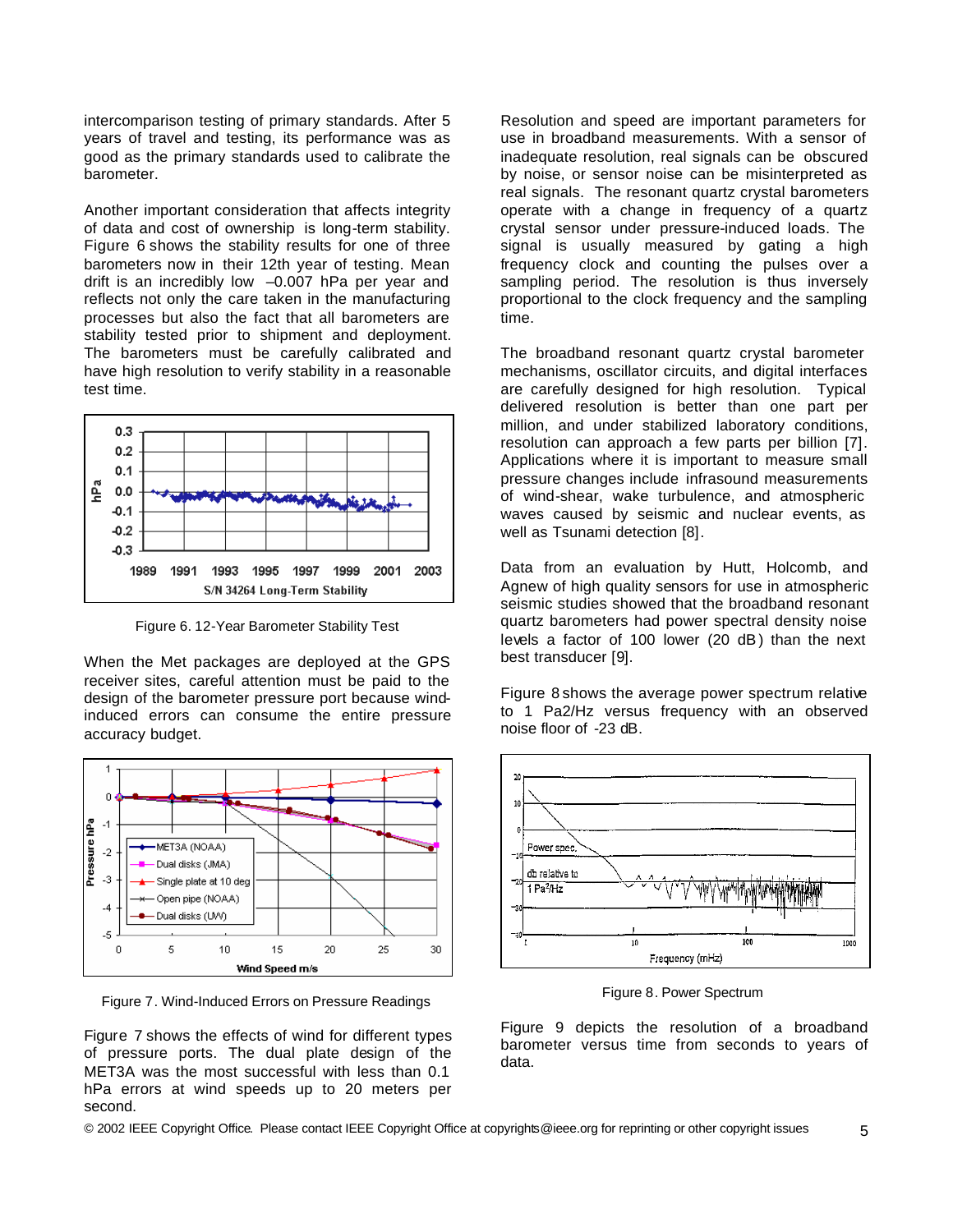

Figure 9. Noise vs. Record Length

## **6. Expanded GPS-MET Applications**

A MET package equipped with a high accuracy, high resolution, digital, reliable, stable, and broadband barometer can be co-located with GPS receivers to detect other signals or atmospheric events.

# *a) Infrasound Applications*

Infrasound is radiated from many geophysical and human-generated sources. Infrasound covers the signal range less than 20 Hz, below the nominal range of human hearing. A variety of phenomena radiate infrasound. Most infrasonic waves are actually a broad range of frequencies and may be generated by events such as avalanches, earthquakes, seismic waves, explosions, missile launches, geomagnetic activity, meteors, space debris, supersonic aircraft, ocean waves, severe weather, tornadoes, turbulence, and volcanoes. Figure 10 shows the amplitude of the pressure difference between acoustic waves and atmospheric pressure versus the infrasonic wave period [10].

The acoustic waves generated by these events may travel a few times around the world. These signals can be detected by broadband barometers that are co-located with GPS receivers. By using different triangulation methods, the location of these signal sources can also be determined.

A barometer with microbar resolution at a 20 Hz sampling rate would be able to detect many of these infrasound events.



Figure 10. Some Infrasound Signals

# *b. Fog Forecast*

In its simple form, fog is a cloud on the ground. Most common kinds of fog form when air is cooled to condense at its dew point.

Fog reduces visibility and becomes a hazard for travelers, especially at airports. A number of tests have been performed at or near airports to forecast fog using the COBEL numerical weather prediction model.

The important atmospheric parameters for fog forecasting are temperature, humidity, soil temperature and soil humidity, radiation and wind speed.

Because of unreliable humidity measurement sensors, it has always been a challenge to measure humidity correctly for the COBEL model.

With GPS Meteorology, it is possible to accurately measure the IPWV in the atmosphere. With the new slant delay path techniques, it will also be possible to determine the spatial humidity distribution accurately. This capacity will definitely enhance fog forecasting and travel safety [11].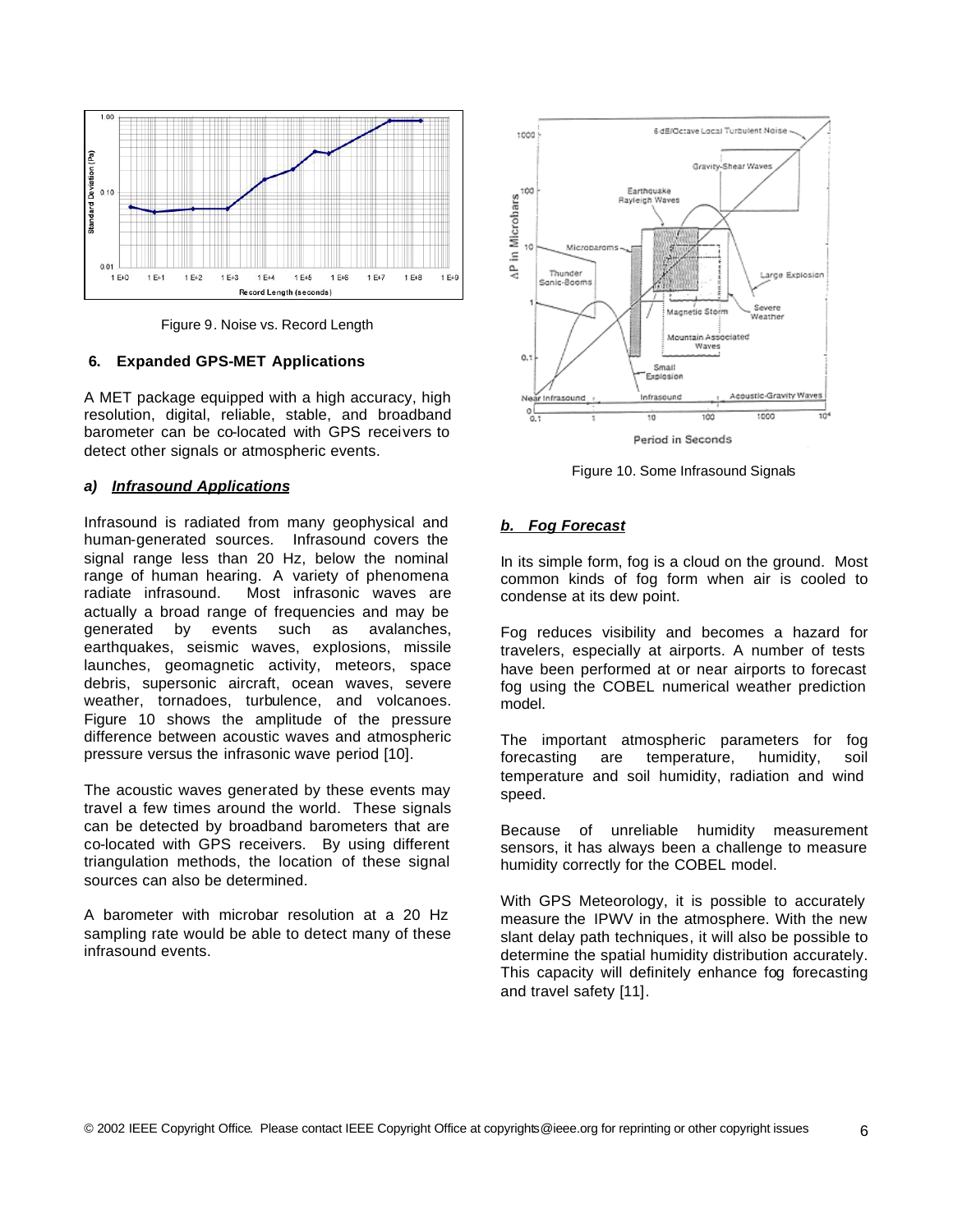### *c. Hazardous Materials Detection*

Another interesting application for existing GPS-MET systems would be using these networks to track the movements of hazardous material in the atmosphere after a spill or a biological attack.

Hazardous material in the atmosphere is moved around by wind. Wind is a result of pressure, friction and Coriolis effects in the atmosphere. Because of pressure differences, air moves from the high pressure points to low pressure points. For example, a pressure difference of 1 hPa between places 100 kilometers apart can move still air to speeds of up to 10 meters per second.

The pressure data from a network of MET stations co-located with GPS receivers can be fed to a central computer system to map the real-time pressure isobars over an extended area. From the pressure isobars on the map, information about the direction and speed of air movement can be extracted.

Currently, NOAA and the EPA (Environmental Protection Agency) use a software package called ALOHA. The main inputs to this system are temperature, wind speed and direction. Wind speed and direction can be different at the micro level than the actual large-scale movements of the air mass. The transport of air should be monitored at the mesoscale level to track the direction and speed of hazardous materials.

# *d. Airport Applications*

In addition to fog forecasting at airports, GPS network MET packages with broadband barometers may also be used to detect wake vortices. Wake vortices generate acoustic signals and it may be possible to detect these signals in the infrasound region. This capability could be used to enhance airport capacity to enable more parallel landings and take-offs.

A study conducted by the DOT Volpe Research Center at John F. Kennedy Airport used high resolution resonant quartz barometers to demonstrate the pressure-signature relationships generated by different types and weights of airplanes.

The FAA presently uses resonant quartz barometers as portable transfer standards to test and calibrate sensors for the ASOS (Automatic Surface Observing

System) and AWOS (Automatic Weather Observing System). These systems are a suite of sensors that provide automated weather related information to pilots at airports. Resonant quartz barometers are also used at many airports as the heart of Digital Altimeter Setting Indicators. A MET package colocated with a GPS receiver can provide multiple cost-effective functions as part of the overall ASOS or AWOS at airports.

## **7. Conclusions**

Broadband Meteorological sensors co-located with GPS receivers can increase the return on investment by enhancing the functionality of GPS networks. Accurate and stable barometers with wind-insensitive pressure ports are key to the GPS-MET calculations of Integrated Precipitable Water Vapor. These sensors are also used as Digital Altimeter Setting Indicators at airports. Work is in process to use GPS-MET for fog detection and flash-flood predictions. In addition, a wide range of phenomena generating atmospheric waves in the infrasound region may be detected with high resolution, broadband barometers.

## **8. Acknowledgments**

The authors would like to thank the following people for their valuable information, insights, and useful discussions:

Professor Michael Bevis and Mr. James Foster of the University of Hawaii, Dr. Seth Gutman of NOAA, Dr. A. J. Bedard of NOAA, Professor Robert Zwack of the University of Quebec, Dr. Robert Tardif of NCAR Research Applications Program.

#### **References**

- [1] American Geophysical Union, Special Report from the Chapman Conference on Water Vapor in the Climate System.
- [2] Seth I. Gutman, Kirk L. Holub, "Ground-based GPS Meteorology at the NOAA Forecast Systems Laboratory", 4<sup>th</sup> Symposium on Integrated Observing Systems,1999.